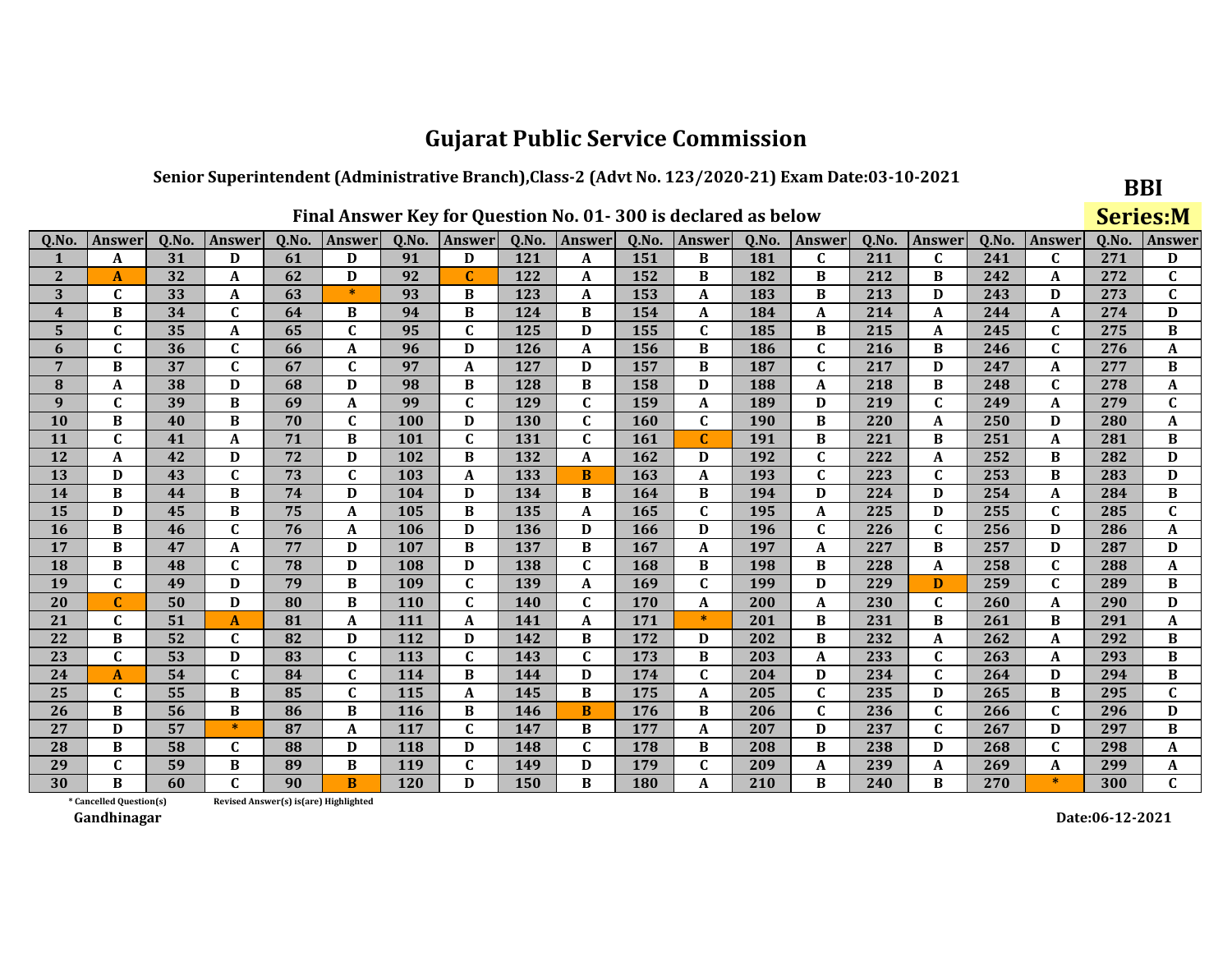#### Senior Superintendent (Administrative Branch), Class-2 (Advt No. 123/2020-21) Exam Date:03-10-2021

|                         |                                                                                                                                                      |    |              |                                       |              |            |              |            |                  |     | Final Answer Key for Question No. 01-300 is declared as below |     |              |     |              |        |              |        | <b>Series:A</b> |
|-------------------------|------------------------------------------------------------------------------------------------------------------------------------------------------|----|--------------|---------------------------------------|--------------|------------|--------------|------------|------------------|-----|---------------------------------------------------------------|-----|--------------|-----|--------------|--------|--------------|--------|-----------------|
| Q.No.                   | Q.No.<br>Q.No.<br>Q.No.<br>Q.No.<br>Answer<br>Answer<br>Answer<br>Answer<br>Q.No.<br>Q.No.<br>Q.No.<br>Answer<br>Q.No.<br>Answer<br>Answer<br>Answer |    |              |                                       |              |            |              |            |                  |     |                                                               |     |              |     |              | Answer | Q.No.        | Answer |                 |
| 1                       | B                                                                                                                                                    | 31 | A            | 61                                    | $\mathbf{C}$ | 91         | A            | 121        | B                | 151 | $\mathbf{C}$                                                  | 181 | B            | 211 | $\mathbf C$  | 241    | A            | 271    | B               |
| $\overline{2}$          | D                                                                                                                                                    | 32 | D            | 62                                    | A            | 92         | $\mathbf{C}$ | 122        | B                | 152 | B                                                             | 182 | B            | 212 | $\mathbf{C}$ | 242    | B            | 272    | A               |
| 3                       | B                                                                                                                                                    | 33 | $\mathbf C$  | 63                                    | D            | 93         | D            | 123        | $\mathbf C$      | 153 | A                                                             | 183 | D            | 213 | D            | 243    | B            | 273    | $\mathbf{C}$    |
| $\overline{\mathbf{4}}$ | $\mathbf{C}$                                                                                                                                         | 34 | $\mathbf{C}$ | 64                                    | B            | 94         | $\mathbf{A}$ | 124        | D                | 154 | D                                                             | 184 | A            | 214 | A            | 244    | B            | 274    | D               |
| 5                       | B                                                                                                                                                    | 35 | $\mathbf C$  | 65                                    | D            | 95         | $\mathbf C$  | 125        | B                | 155 | B                                                             | 185 | $\mathbf C$  | 215 | B            | 245    | $\mathbf{C}$ | 275    | D               |
| 6                       | D                                                                                                                                                    | 36 | B            | 66                                    | B            | 96         | B            | 126        | B                | 156 | D                                                             | 186 | C            | 216 | $\mathbf C$  | 246    | D            | 276    | A               |
| 7                       | A                                                                                                                                                    | 37 | A            | 67                                    | B            | 97         | D            | 127        | A                | 157 | B                                                             | 187 | D            | 217 | A            | 247    | B            | 277    | В               |
| 8                       | A                                                                                                                                                    | 38 | D            | 68                                    | B            | 98         | $\mathbf{C}$ | 128        | B                | 158 | D                                                             | 188 | A            | 218 | D            | 248    | A            | 278    | B               |
| 9                       | $\mathbf C$                                                                                                                                          | 39 | B            | 69                                    | $\mathbf{C}$ | 99         | D            | 129        | $\mathbf C$      | 159 | $\mathbf C$                                                   | 189 | B            | 219 | A            | 249    | A            | 279    | A               |
| 10                      | A                                                                                                                                                    | 40 | B            | 70                                    | $\mathbf C$  | 100        | A            | 130        | A                | 160 | $\mathbf{C}$                                                  | 190 | $\mathbf C$  | 220 | $\mathbf{C}$ | 250    | $\mathbf{C}$ | 280    | $\mathbf{C}$    |
| 11                      | $\mathbf C$                                                                                                                                          | 41 | D            | 71                                    | C            | 101        | $\mathbf A$  | 131        | $\mathbf C$      | 161 | A                                                             | 191 | D            | 221 | $\mathbf C$  | 251    | B            | 281    | D               |
| 12                      | $\mathbf{C}$                                                                                                                                         | 42 | C            | 72                                    | B            | 102        | D            | 132        | B                | 162 | D                                                             | 192 | A            | 222 | A            | 252    | B            | 282    | D               |
| 13                      | D                                                                                                                                                    | 43 | B            | 73                                    | $\mathbf{C}$ | 103        | B            | 133        | B                | 163 | $\mathbf{C}$                                                  | 193 | B            | 223 | $\mathbf C$  | 253    | A            | 283    | $\mathbf{C}$    |
| 14                      | B                                                                                                                                                    | 44 | B            | 74                                    | $\mathbf{A}$ | 104        | $\mathbf C$  | 134        | A                | 164 | B                                                             | 194 | $\mathbf{C}$ | 224 | A            | 254    | D            | 284    | $\mathbf{C}$    |
| 15                      | B                                                                                                                                                    | 45 | $\mathbf C$  | 75                                    | $\mathbf C$  | 105        | $\mathbf C$  | 135        | B                | 165 | A                                                             | 195 | A            | 225 | D            | 255    | $\mathbf C$  | 285    | A               |
| 16                      | A                                                                                                                                                    | 46 | D            | 76                                    | A            | 106        | $\mathbf C$  | 136        | $\mathbf C$      | 166 | B                                                             | 196 | $\ast$       | 226 | A            | 256    | $\mathbf{C}$ | 286    | B               |
| 17                      | D                                                                                                                                                    | 47 | A            | 77                                    | $\mathbf C$  | 107        | A            | 137        | $\mathbf C$      | 167 | $\mathbf{C}$                                                  | 197 | D            | 227 | B            | 257    | D            | 287    | A               |
| 18                      | $\mathbf{C}$                                                                                                                                         | 48 | B            | 78                                    | D            | 108        | B            | 138        | A                | 168 | D                                                             | 198 | B            | 228 | A            | 258    | B            | 288    | A               |
| 19                      | B                                                                                                                                                    | 49 | $\mathbf C$  | 79                                    | $\mathbf C$  | 109        | B            | 139        | D                | 169 | $\mathbf C$                                                   | 199 | $\mathbf C$  | 229 | $\mathbf C$  | 259    | A            | 289    | D               |
| 20                      | B                                                                                                                                                    | 50 | D            | 80                                    | B            | <b>110</b> | A            | <b>140</b> | B                | 170 | D                                                             | 200 | A            | 230 | A            | 260    | B            | 290    | В               |
| 21                      | $\mathbf{C}$                                                                                                                                         | 51 | A            | 81                                    | B            | 111        | D            | 141        | B                | 171 | A                                                             | 201 | $\mathbf C$  | 231 | B            | 261    | $\mathbf C$  | 291    | $\mathbf{C}$    |
| 22                      | A                                                                                                                                                    | 52 | A            | 82                                    | $\ast$       | 112        | B            | 142        | $\mathbf C$      | 172 | A                                                             | 202 | B            | 232 | D            | 262    | B            | 292    | D               |
| 23                      | $\mathbf C$                                                                                                                                          | 53 | $\mathbf C$  | 83                                    | $\mathbf C$  | 113        | $\mathbf C$  | 143        | $\mathbf C$      | 173 | A                                                             | 203 | A            | 233 | D            | 263    | D            | 293    | $\mathbf{C}$    |
| 24                      | D                                                                                                                                                    | 54 | B            | 84                                    | B            | 114        | A            | 144        | D                | 174 | B                                                             | 204 | D            | 234 | В            | 264    | A            | 294    | A               |
| 25                      | D                                                                                                                                                    | 55 | $\mathbf{C}$ | 85                                    | $\mathbf{C}$ | 115        | $\mathbf{C}$ | 145        | A                | 175 | D                                                             | 205 | $\mathbf{C}$ | 235 | $\mathbf C$  | 265    | A            | 295    | $\ast$          |
| 26                      | A                                                                                                                                                    | 56 | $\mathbf{C}$ | 86                                    | D            | 116        | A            | 146        | $\mathbf C$      | 176 | B                                                             | 206 | B            | 236 | A            | 266    | B            | 296    | D               |
| 27                      | D                                                                                                                                                    | 57 | B            | 87                                    | D            | 117        | B            | 147        | $\boldsymbol{A}$ | 177 | B                                                             | 207 | A            | 237 | D            | 267    | D            | 297    | $\mathbf{C}$    |
| 28                      | D                                                                                                                                                    | 58 | A            | 88                                    | $\ast$       | 118        | $\mathbf{C}$ | 148        | B                | 178 | A                                                             | 208 | $\mathbf{C}$ | 238 | A            | 268    | B            | 298    | $\mathbf{C}$    |
| 29                      | B                                                                                                                                                    | 59 | $\mathbf{C}$ | 89                                    | B            | 119        | D            | 149        | D                | 179 | $\mathbf{A}$                                                  | 209 | $\mathbf C$  | 239 | B            | 269    | $\mathbf C$  | 299    | D               |
| 30                      | R                                                                                                                                                    | 60 | B            | 90                                    | $\mathbf{C}$ | 120        | B            | 150        | A                | 180 | $\mathbf C$                                                   | 210 | D            | 240 | D            | 270    | A            | 300    | B               |
|                         | * Cancelled Question(s)                                                                                                                              |    |              | Revised Answer(s) is(are) Highlighted |              |            |              |            |                  |     |                                                               |     |              |     |              |        |              |        |                 |

Revised Answer(s) is(are) Highlighted

Gandhinagar

Date:06-12-2021

**BBI**  $\mathbf{C}$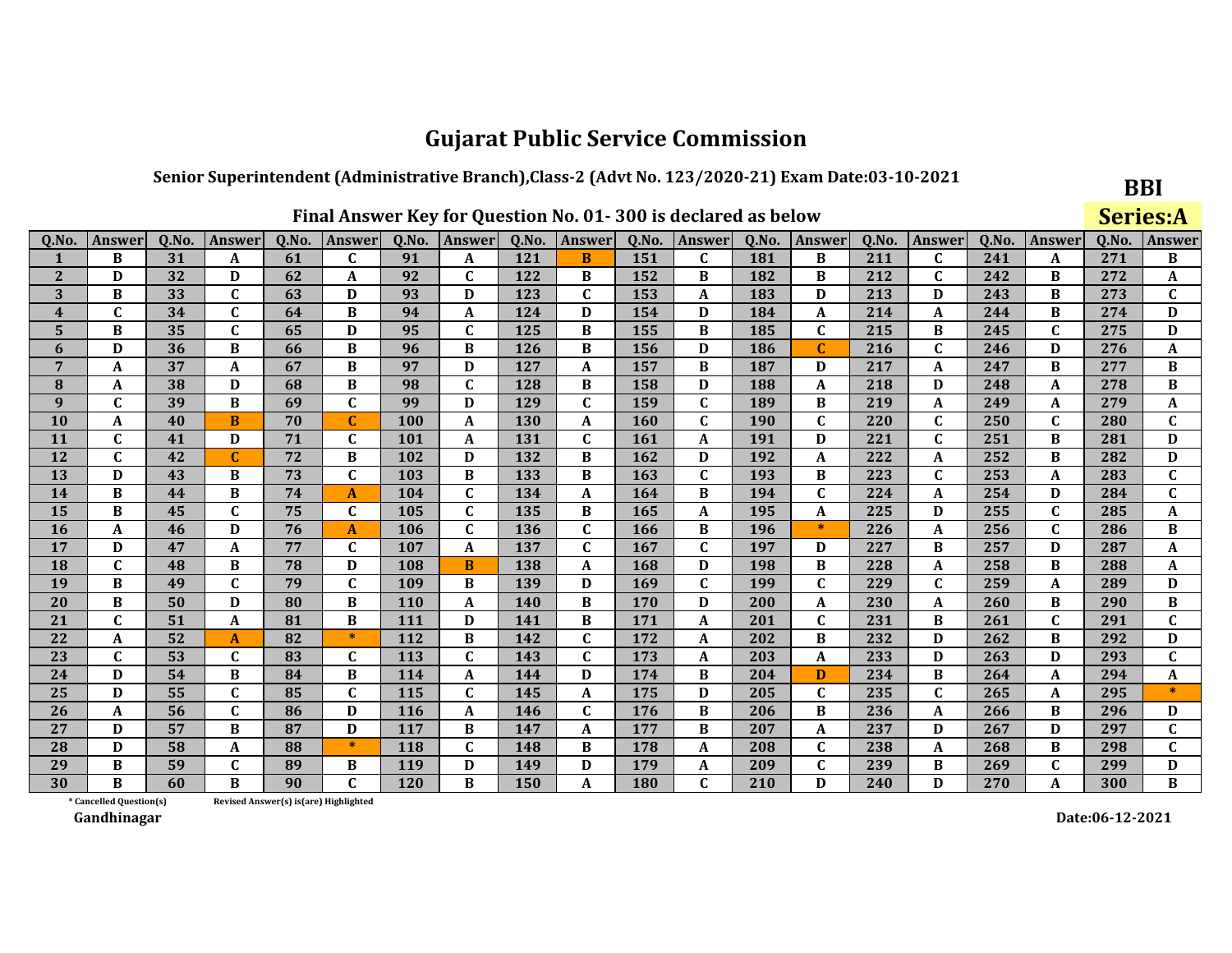#### Senior Superintendent (Administrative Branch), Class-2 (Advt No. 123/2020-21) Exam Date:03-10-2021

|                |               | Final Answer Key for Question No. 01-300 is declared as below |              |       |               |       |              |       |             |       |               |       |              |       |               | <b>Series:B</b> |              |       |              |
|----------------|---------------|---------------------------------------------------------------|--------------|-------|---------------|-------|--------------|-------|-------------|-------|---------------|-------|--------------|-------|---------------|-----------------|--------------|-------|--------------|
| 0.No.          | <b>Answer</b> | Q.No.                                                         | Answer       | Q.No. | <b>Answer</b> | Q.No. | Answer       | Q.No. | Answer      | Q.No. | <b>Answer</b> | Q.No. | Answer       | 0.No. | <b>Answer</b> | 0.No.           | Answer       | Q.No. | Answer       |
|                | A             | 31                                                            | B            | 61    | C             | 91    | D            | 121   | A           | 151   | A             | 181   | C            | 211   | $\mathbf{C}$  | 241             | C            | 271   | $\mathbf{C}$ |
| $\overline{2}$ | A             | 32                                                            | $\ast$       | 62    | $\mathbf{C}$  | 92    | $\mathbf C$  | 122   | A           | 152   | D             | 182   | B            | 212   | B             | 242             | D            | 272   | A            |
| 3              | $\mathbf{C}$  | 33                                                            | $\mathbf{C}$ | 63    | D             | 93    | B            | 123   | A           | 153   | B             | 183   | B            | 213   | D             | 243             | $\mathbf C$  | 273   | $\mathbf{C}$ |
| 4              | B             | 34                                                            | B            | 64    | B             | 94    | B            | 124   | B           | 154   | $\mathbf{C}$  | 184   | A            | 214   | A             | 244             | A            | 274   | A            |
| 5              | $\mathbf{C}$  | 35                                                            | $\mathbf{C}$ | 65    | B             | 95    | $\mathbf{C}$ | 125   | D           | 155   | $\mathbf C$   | 185   | B            | 215   | A             | 245             | $\ast$       | 275   | D            |
| 6              | $\mathbf{C}$  | 36                                                            | D            | 66    | A             | 96    | D            | 126   | $\bf{B}$    | 156   | $\mathbf C$   | 186   | $\mathbf C$  | 216   | B             | 246             | D            | 276   | A            |
| $\overline{7}$ | B             | 37                                                            | D            | 67    | D             | 97    | A            | 127   | B           | 157   | A             | 187   | $\mathbf{C}$ | 217   | D             | 247             | $\mathbf{C}$ | 277   | B            |
| 8              | A             | 38                                                            | $\ast$       | 68    | $\mathbf C$   | 98    | B            | 128   | A           | 158   | B             | 188   | A            | 218   | B             | 248             | $\mathbf C$  | 278   | A            |
| 9              | C             | 39                                                            | B            | 69    | B             | 99    | $\mathbf C$  | 129   | A           | 159   | B             | 189   | D            | 219   | $\mathbf C$   | 249             | D            | 279   | $\mathbf{C}$ |
| 10             | B             | 40                                                            | $\mathbf{C}$ | 70    | B             | 100   | D            | 130   | $\mathbf C$ | 160   | A             | 190   | B            | 220   | A             | 250             | B            | 280   | A            |
| 11             | $\mathbf{C}$  | 41                                                            | A            | 71    | $\mathbf{C}$  | 101   | $\mathbf{C}$ | 131   | B           | 161   | D             | 191   | B            | 221   | B             | 251             | $\mathbf{C}$ | 281   | B            |
| 12             | A             | 42                                                            | $\mathbf{C}$ | 72    | A             | 102   | B            | 132   | B           | 162   | B             | 192   | $\mathbf{C}$ | 222   | A             | 252             | B            | 282   | D            |
| 13             | D             | 43                                                            | D            | 73    | C             | 103   | A            | 133   | D           | 163   | $\mathbf{C}$  | 193   | $\mathbf{C}$ | 223   | $\mathbf C$   | 253             | A            | 283   | D            |
| 14             | B             | 44                                                            | A            | 74    | D             | 104   | D            | 134   | A           | 164   | A             | 194   | D            | 224   | D             | 254             | D            | 284   | B            |
| 15             | D             | 45                                                            | C            | 75    | D             | 105   | B            | 135   | C           | 165   | $\mathbf{C}$  | 195   | A            | 225   | D             | 255             | $\mathbf{C}$ | 285   | $\mathbf{C}$ |
| 16             | B             | 46                                                            | B            | 76    | A             | 106   | D            | 136   | $\mathbf C$ | 166   | A             | 196   | $\mathbf{C}$ | 226   | A             | 256             | B            | 286   | A            |
| 17             | B             | 47                                                            | D            | 77    | D             | 107   | B            | 137   | D           | 167   | B             | 197   | A            | 227   | B             | 257             | A            | 287   | D            |
| 18             | B             | 48                                                            | $\mathbf{C}$ | 78    | D             | 108   | D            | 138   | A           | 168   | $\mathbf{C}$  | 198   | B            | 228   | В             | 258             | $\mathbf{C}$ | 288   | A            |
| 19             | $\mathbf{C}$  | 49                                                            | D            | 79    | B             | 109   | $\mathbf C$  | 139   | B           | 169   | D             | 199   | D            | 229   | A             | 259             | $\mathbf C$  | 289   | B            |
| 20             | $\mathbf{C}$  | 50                                                            | A            | 80    | B             | 110   | $\mathbf{C}$ | 140   | $\mathbf C$ | 170   | B             | 200   | A            | 230   | $\mathbf{C}$  | 260             | D            | 290   | $\mathbf D$  |
| 21             | $\mathbf{C}$  | 51                                                            | B            | 81    | A             | 111   | A            | 141   | D           | 171   | B             | 201   | B            | 231   | D             | 261             | $\mathbf C$  | 291   | A            |
| 22             | B             | 52                                                            | D            | 82    | D             | 112   | D            | 142   | A           | 172   | B             | 202   | B            | 232   | D             | 262             | $\mathbf C$  | 292   | B            |
| 23             | $\mathbf{C}$  | 53                                                            | B            | 83    | $\mathbf{C}$  | 113   | $\mathbf{C}$ | 143   | B           | 173   | $\mathbf{C}$  | 203   | A            | 233   | $\mathbf{C}$  | 263             | D            | 293   | B            |
| 24             | A             | 54                                                            | $\mathbf{C}$ | 84    | $\mathbf{C}$  | 114   | B            | 144   | $\mathbf C$ | 174   | D             | 204   | D            | 234   | $\mathbf C$   | 264             | A            | 294   | $\, {\bf B}$ |
| 25             | C             | 55                                                            | B            | 85    | C             | 115   | A            | 145   | A           | 175   | B             | 205   | $\mathbf{C}$ | 235   | A             | 265             | B            | 295   | C            |
| 26             | A             | 56                                                            | D            | 86    | B             | 116   | B            | 146   | $\ast$      | 176   | $\bf{B}$      | 206   | $\mathbf C$  | 236   | B             | 266             | $\mathbf C$  | 296   | D            |
| 27             | $\mathbf{C}$  | 57                                                            | A            | 87    | A             | 117   | $\mathbf{C}$ | 147   | D           | 177   | A             | 207   | D            | 237   | A             | 267             | A            | 297   | B            |
| 28             | D             | 58                                                            | A            | 88    | D             | 118   | D            | 148   | B           | 178   | B             | 208   | B            | 238   | A             | 268             | D            | 298   | A            |
| 29             | $\mathbf{C}$  | 59                                                            | $\mathbf C$  | 89    | B             | 119   | $\mathbf{C}$ | 149   | $\mathbf C$ | 179   | $\mathbf C$   | 209   | A            | 239   | D             | 269             | A            | 299   | A            |
| 30             | B             | 60                                                            | A            | 90    | B             | 120   | D            | 150   | A           | 180   | A             | 210   | B            | 240   | B             | 270             | $\mathbf{C}$ | 300   | $\mathbf{C}$ |

Final Answer Key for Question No. 01-200 is declared as helew

\* Cancelled Question(s) Revised Answer(s) is(are) Highlighted

Gandhinagar

Date:06-12-2021

**BBI**  $C<sub>out</sub> = 0$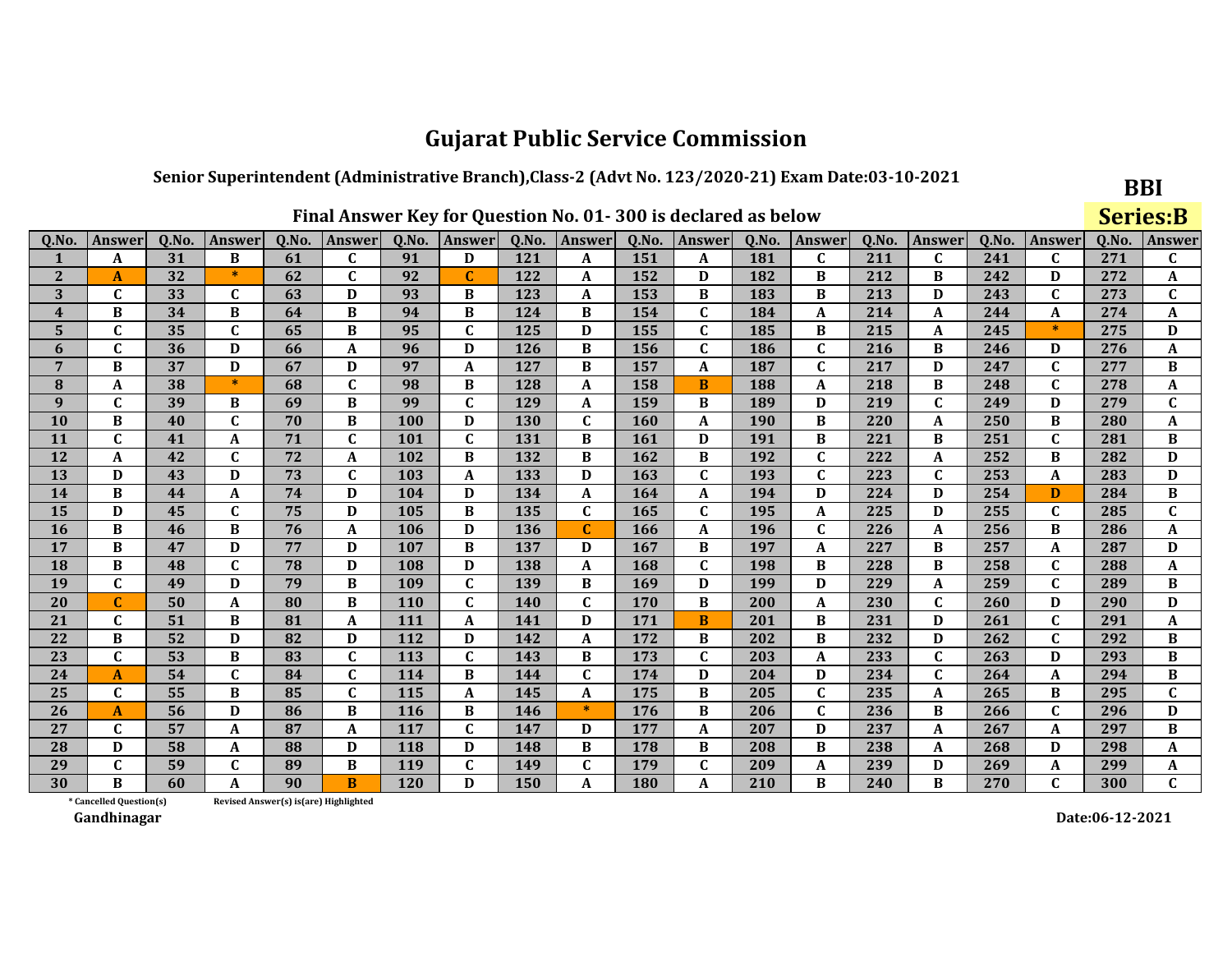### Senior Superintendent (Administrative Branch), Class-2 (Advt No. 123/2020-21) Exam Date:03-10-2021

|                         |                         |       |              |       |                                       |            |               |       | Final Answer Key for Question No. 01-300 is declared as below |       |               |       |               |       |               |       |              |       | Series:C     |
|-------------------------|-------------------------|-------|--------------|-------|---------------------------------------|------------|---------------|-------|---------------------------------------------------------------|-------|---------------|-------|---------------|-------|---------------|-------|--------------|-------|--------------|
| Q.No.                   | <b>Answer</b>           | Q.No. | Answer       | Q.No. | <b>Answer</b>                         | Q.No.      | <b>Answer</b> | Q.No. | Answer                                                        | Q.No. | <b>Answer</b> | Q.No. | <b>Answer</b> | Q.No. | <b>Answer</b> | Q.No. | Answer       | Q.No. | Answer       |
|                         | A                       | 31    | D            | 61    | B                                     | 91         | B             | 121   | *                                                             | 151   | B             | 181   | D             | 211   | B             | 241   | C            | 271   | D            |
| $\overline{2}$          | $\mathbf{C}$            | 32    | A            | 62    | A                                     | 92         | B             | 122   | D                                                             | 152   | A             | 182   | B             | 212   | A             | 242   | A            | 272   | B            |
| 3                       | D                       | 33    | A            | 63    | D                                     | 93         | B             | 123   | B                                                             | 153   | B             | 183   | D             | 213   | A             | 243   | D            | 273   | A            |
| $\overline{\mathbf{4}}$ | $\mathbf C$             | 34    | C            | 64    | B                                     | 94         | C             | 124   | $\mathbf C$                                                   | 154   | $\mathbf{C}$  | 184   | $\mathbf C$   | 214   | D             | 244   | A            | 274   | A            |
| 5                       | B                       | 35    | A            | 65    | B                                     | 95         |               | 125   | A                                                             | 155   | A             | 185   | $\mathbf C$   | 215   | B             | 245   | $\mathbf C$  | 275   | C            |
| 6                       | B                       | 36    | C            | 66    | D                                     | 96         | C             | 126   | A                                                             | 156   | $\mathbf C$   | 186   | A             | 216   | C             | 246   | $\mathbf C$  | 276   | B            |
| $\overline{7}$          | $\ast$                  | 37    | $\mathbf{C}$ | 67    | $\mathbf{C}$                          | 97         | B             | 127   | D                                                             | 157   | B             | 187   | D             | 217   | D             | 247   | A            | 277   | B            |
| 8                       | C                       | 38    | D            | 68    | B                                     | 98         | C             | 128   | B                                                             | 158   | B             | 188   | $\mathbf C$   | 218   | $\mathbf{C}$  | 248   | $\mathbf C$  | 278   | A            |
| $\boldsymbol{q}$        | B                       | 39    | B            | 69    | B                                     | 99         | A             | 129   | $\mathbf C$                                                   | 159   | A             | 189   | B             | 219   | A             | 249   | A            | 279   | D            |
| <b>10</b>               | $\mathbf C$             | 40    | B            | 70    | $\mathbf C$                           | 100        | $\mathbf{C}$  | 130   | $\mathbf C$                                                   | 160   | B             | 190   | A             | 220   | $\ast$        | 250   | D            | 280   | $\mathbf{C}$ |
| 11                      | D                       | 41    | A            | 71    | D                                     | 101        | B             | 131   | $\mathbf C$                                                   | 161   | $\mathbf{C}$  | 191   | B             | 221   | D             | 251   | A            | 281   | $\mathbf{C}$ |
| 12                      | D                       | 42    | D            | 72    | $\mathbf{A}$                          | 102        | B             | 132   | A                                                             | 162   | $\mathbf{C}$  | 192   | $\mathbf C$   | 222   | $\mathbf{C}$  | 252   | B            | 282   | D            |
| 13                      | $\ast$                  | 43    | $\mathbf{C}$ | 73    | B                                     | 103        | A             | 133   | B                                                             | 163   | A             | 193   | D             | 223   | $\mathbf{C}$  | 253   | A            | 283   | B            |
| 14                      | B                       | 44    | B            | 74    | $\mathbf C$                           | 104        | A             | 134   | B                                                             | 164   | D             | 194   | $\mathbf C$   | 224   | D             | 254   | $\mathbf{C}$ | 284   | A            |
| 15                      | $\mathbf C$             | 45    | B            | 75    | D                                     | 105        | $\mathbf{C}$  | 135   | A                                                             | 165   | B             | 195   | D             | 225   | B             | 255   | A            | 285   | B            |
| <b>16</b>               | A                       | 46    | $\mathbf C$  | 76    | $\mathbf{A}$                          | 106        | B             | 136   | D                                                             | 166   | B             | 196   | A             | 226   | $\mathbf{C}$  | 256   | B            | 286   | C            |
| 17                      | $\mathbf C$             | 47    | A            | 77    | $\mathbf{A}$                          | 107        | B             | 137   | B                                                             | 167   | $\mathbf C$   | 197   | A             | 227   | $\bf{B}$      | 257   | D            | 287   | B            |
| <b>18</b>               | D                       | 48    | $\mathbf{C}$ | 78    | $\mathbf C$                           | 108        | D             | 138   | $\mathbf{C}$                                                  | 168   | $\mathbf C$   | 198   | A             | 228   | A             | 258   | D            | 288   | D            |
| 19                      | A                       | 49    | D            | 79    | B                                     | 109        | A             | 139   | A                                                             | 169   | D             | 199   | B             | 229   | D             | 259   | B            | 289   | A            |
| 20                      | $\mathbf C$             | 50    | D            | 80    | $\mathbf C$                           | 110        | C             | 140   | $\mathbf C$                                                   | 170   | A             | 200   | D             | 230   | $\mathbf{C}$  | 260   | C            | 290   | A            |
| 21                      | $\bf{B}$                | 51    | A            | 81    | $\mathbf C$                           | 111        | $\mathbf C$   | 141   | A                                                             | 171   | $\mathbf C$   | 201   | $\mathbf{A}$  | 231   | B             | 261   | A            | 291   | B            |
| 22                      | D                       | 52    | D            | 82    | $\, {\bf B}$                          | 112        | D             | 142   | B                                                             | 172   | A             | 202   | B             | 232   | A             | 262   | D            | 292   | D            |
| 23                      | $\mathbf C$             | 53    | D            | 83    | $\mathbf A$                           | 113        | A             | 143   | $\mathbf C$                                                   | 173   | B             | 203   | B             | 233   | $\mathbf C$   | 263   | A            | 293   | B            |
| 24                      | D                       | 54    | B            | 84    | $\mathbf C$                           | 114        | В             | 144   | D                                                             | 174   | D             | 204   | A             | 234   | $\mathbf{C}$  | 264   | B            | 294   | C            |
| 25                      | $\mathbf{A}$            | 55    | B            | 85    | B                                     | 115        | $\mathbf{C}$  | 145   | B                                                             | 175   | A             | 205   | $\mathbf C$   | 235   | D             | 265   | D            | 295   | A            |
| 26                      | B                       | 56    | A            | 86    | $\mathbf C$                           | <b>116</b> | D             | 146   | B                                                             | 176   | $\mathbf C$   | 206   | D             | 236   | $\mathbf C$   | 266   | A            | 296   | B            |
| 27                      | D                       | 57    | D            | 87    | $\boldsymbol{\mathsf{A}}$             | 117        | A             | 147   | B                                                             | 177   | B             | 207   | D             | 237   | $\mathbf C$   | 267   | B            | 297   | A            |
| 28                      | B                       | 58    | $\mathbf{C}$ | 88    | D                                     | 118        | B             | 148   | $\mathbf C$                                                   | 178   | A             | 208   | $\mathbf C$   | 238   | D             | 268   | B            | 298   | C.           |
| 29                      | C                       | 59    | $\mathbf{C}$ | 89    | B                                     | 119        | $\mathbf{C}$  | 149   | D                                                             | 179   | D             | 209   | $\mathbf C$   | 239   | A             | 269   | B            | 299   | D            |
| 30                      | B                       | 60    | C.           | 90    | D                                     | <b>120</b> | A             | 150   | B                                                             | 180   | B             | 210   | $\mathbf{A}$  | 240   | B             | 270   | $\mathbf{C}$ | 300   | D            |
|                         | * Cancelled Question(s) |       |              |       | Revised Answer(s) is(are) Highlighted |            |               |       |                                                               |       |               |       |               |       |               |       |              |       |              |

Revised Answer(s) is(are) Highlighted

Gandhinagar

Date:06-12-2021

**BBI** 

 $\sim$   $\sim$